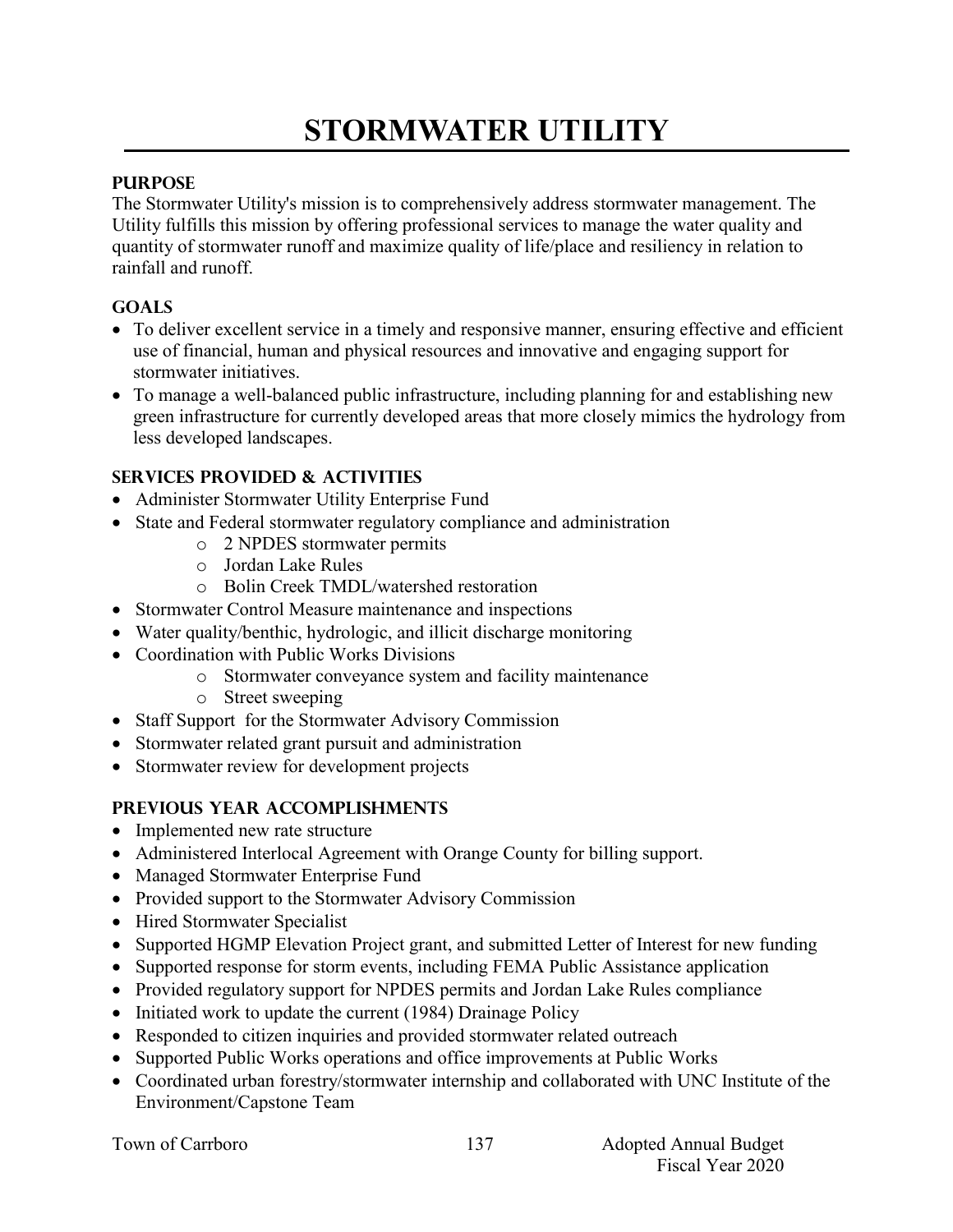# **UPCOMING FISCAL YEAR OBJECTIVES**

- Repair eroding streambank that is threatening Public Works facility (FEMA support being sought). This is the highest priority and a high risk situation.
- Replace Public Works driveway culvert; coordinate with stream repair and greenway project.
- Replace Broad Street culvert (FEMA support being sought)
- Complete preliminary engineering work for stormwater retrofits at Anderson Park
- Provide support to FEMA Hazard Mitigation Grant Program grants
- Hire Stormwater Technician to support utility implementation, regulatory performance, and meeting demands for services
- Continue to provide and improve all established stormwater services
	- o Pending Drainage Policy update, create outreach materials that a) clarify residential stormwater related assistance that the Town can and cannot offer; and b) support residents dealing with stormwater related issues.
	- o Improve performance for NPDES permits (audit anticipated).
- Continue to coordinate efforts with and support the Stormwater Advisory Commission
- Improve impervious surface GIS data used to establish rates; pending management/policy direction, consider tiered residential rate
- Provide first annual Stormwater Report

# **BOARD PRIORITIES**

Diversify revenue stream.

Enhance and sustain quality of life/place issues for everyone.

# **OBJECTIVES**

- 1. Plan for future storm
- 2. Water retrofits and stream repair and green infrastructure projects.
- 2. Evaluate participation in the North Carolina MS4 Sustainable Stormwater Management Program.

# **PERFORMANCE MEASURES**

|                                  | FY 2018-2019<br><b>ESTIMATED</b> | FY 2019-2020<br><b>PROJECTED</b> |
|----------------------------------|----------------------------------|----------------------------------|
| Operational                      |                                  |                                  |
| Miles of street sweeping         | 1800                             | 1800                             |
| <b>SCM</b> inspections           | $5 - 10$                         | 40                               |
| Responses to citizen<br>requests | 75                               | 125                              |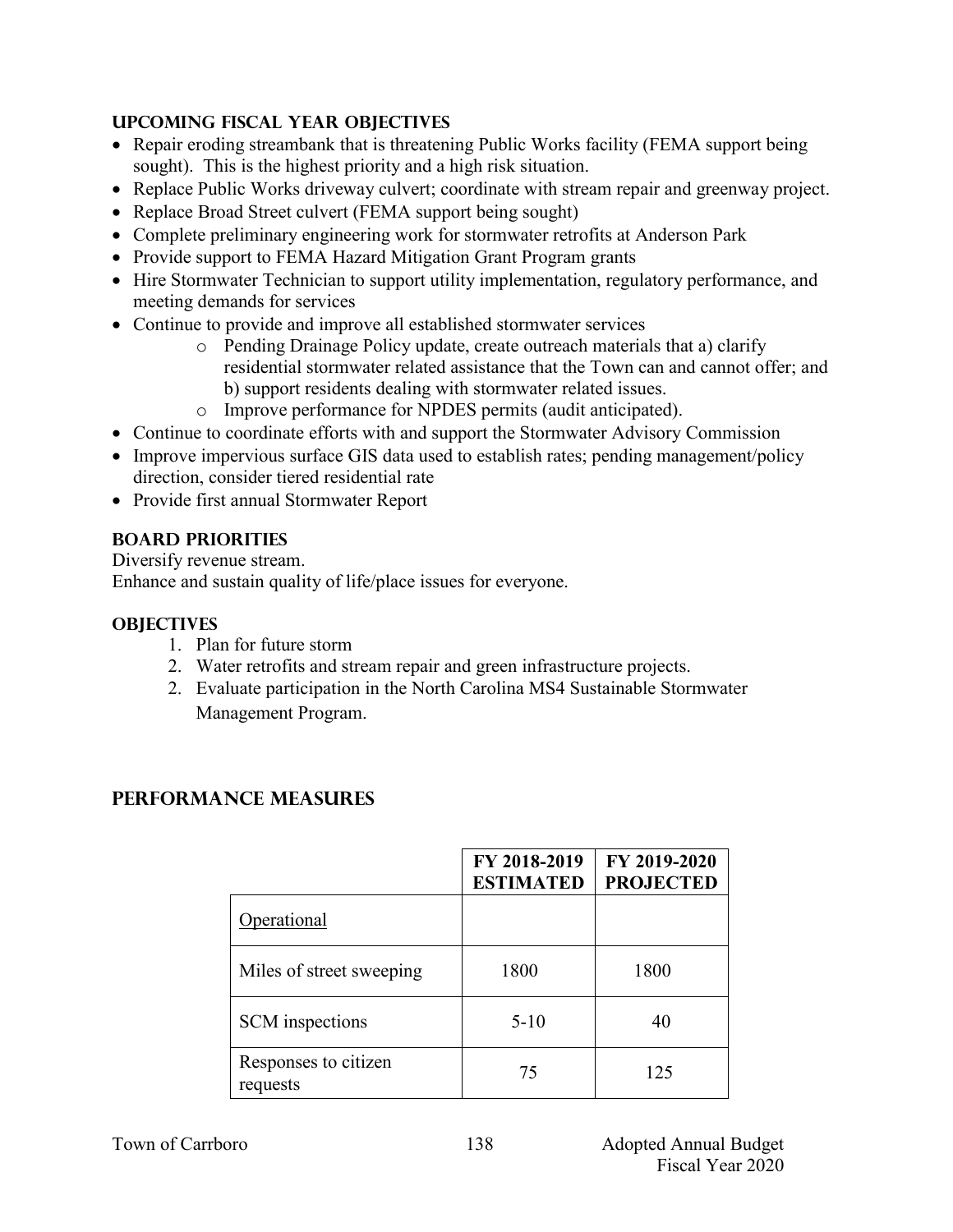|                                       | FY 2018-2019<br><b>ESTIMATED</b> | FY 2019-2020<br><b>PROJECTED</b>  |  |
|---------------------------------------|----------------------------------|-----------------------------------|--|
| Capital/Project                       |                                  |                                   |  |
| Retrofits/stream repairs<br>completed | 0                                | 1                                 |  |
| Grants supported/applied<br>for       | 3                                |                                   |  |
| Public culvert replacements           | 0                                | 2                                 |  |
| Financial                             |                                  |                                   |  |
| Revenue generated from<br>utility     | \$780k                           | \$790k                            |  |
| Reserve balance                       | \$239k                           | Pending<br><b>FEMA</b><br>funding |  |

#### **Budget summary for Storm Water**

|                       | 2017-18<br>Actual | 2018-19<br><b>Adopted</b><br><b>Budget</b> | FY 2019-20<br><b>Adopted</b><br><b>Budget</b> | <b>Pct Change</b> |
|-----------------------|-------------------|--------------------------------------------|-----------------------------------------------|-------------------|
| Personnel             | 102,439           | 94,173                                     | 180,257                                       | 91.4%             |
| Operating             | 13,352            | 148,800                                    | 212,915                                       | 43.1%             |
| <b>Capital Outlay</b> |                   | 191,000                                    | 235,400                                       | 23.2%             |
| <b>Reserves</b>       |                   | 466,027                                    | 170,203                                       | $-63.5\%$         |
| <b>TOTAL</b>          | \$115,791         | \$900,000                                  | \$798,775                                     | $-11.2%$          |

#### **CHANGES IN BUDGET FROM PRIOR YEAR ADOPTED BUDGET:**

Personnel expenses increased due to the addition of another staff member in mid-FY19. Operating expenses increased in departmental supplies and contractual services as storm water activities are further defined and shifted from the General Fund operations. Capital Outlay increased and the FY20 amount is all related to capital storm water projects that have been defined the in the Capital Improvements Plan for the Town.